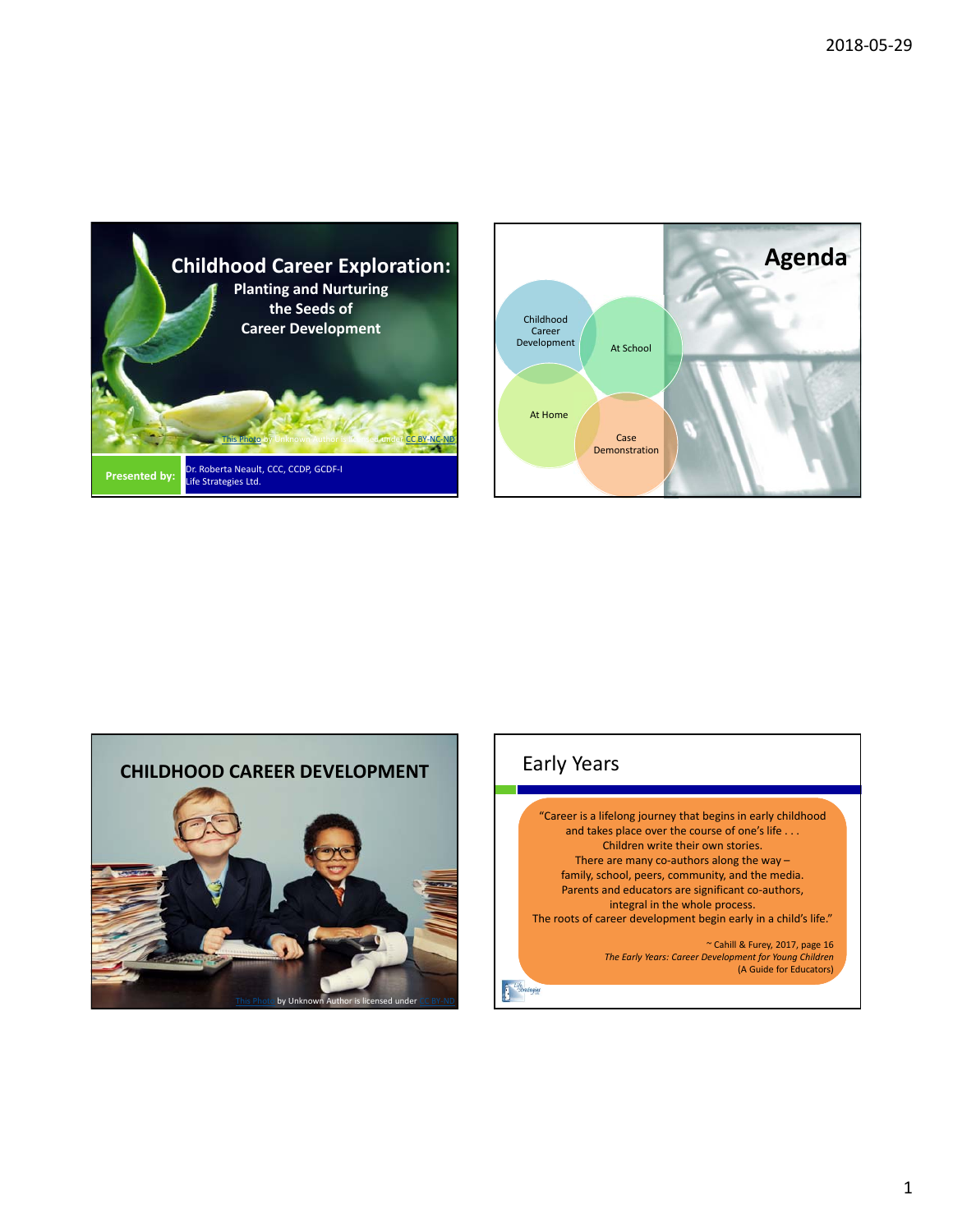





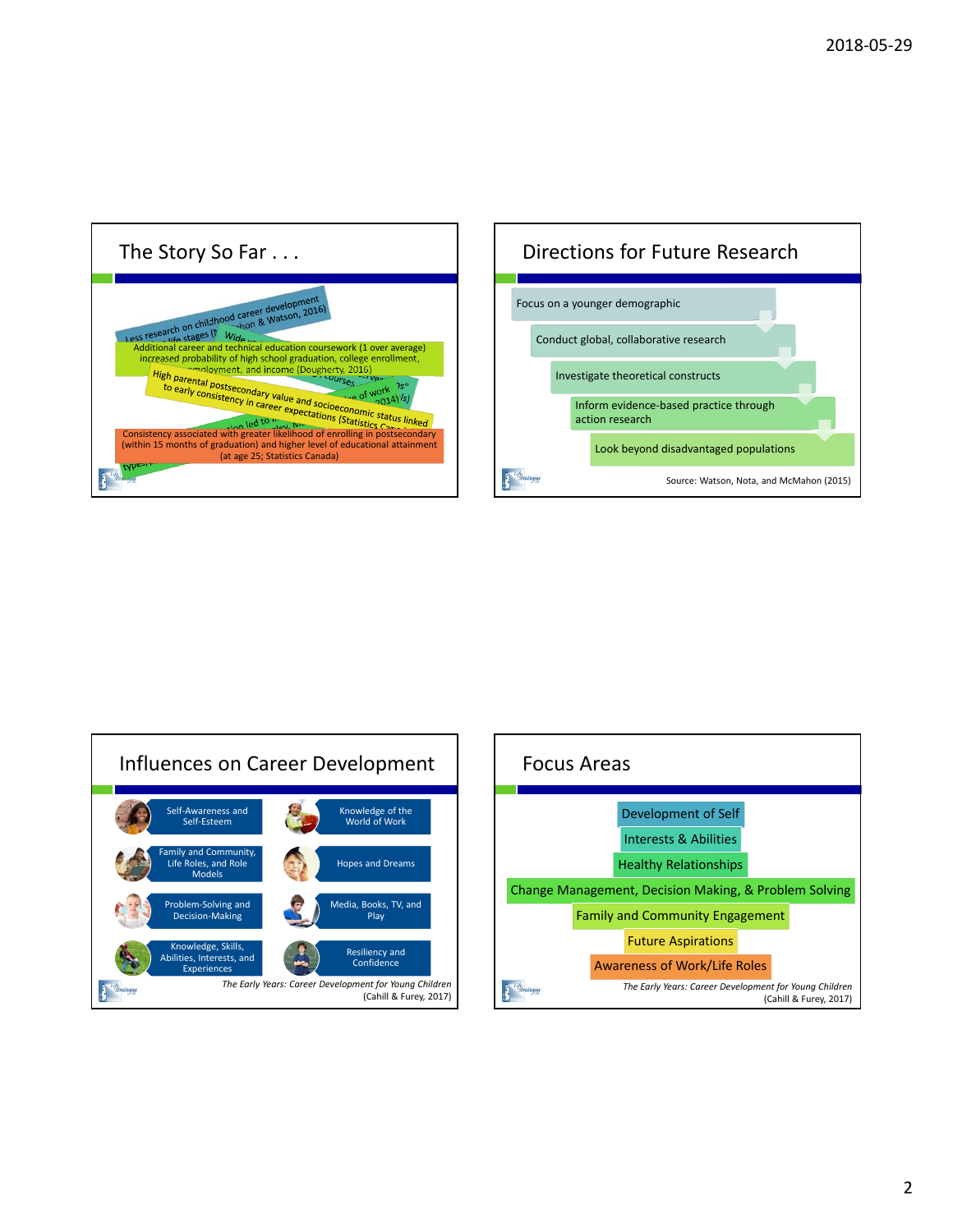## CMEC Pan‐Canadian Global Competencies

Critical Thinking and Problem Solving

Innovation, Creativity, and Entrepreneurship

Learning to Learn / Self‐Awareness and Self‐Direction

Collaboration

Communication

 $\mathbf{A}^*$ 

Global Citizenship and Sustainability

*CMEC Pan‐Canadian Global Competencies Descriptions* tegies http://www.ontariodirectors.ca/CODE‐ TLF/docs/tel/PanCanadian\_Global\_Competencies\_Backgrounder\_EN.PDF



# Benefits of Childhood Career Education Programs Increased awareness of choices and options for the future Increased understanding of the link between education, qualifications, and work opportunities Facilitated opportunities for curriculum and teacher development Reduced pupils' gender specific career/role stereotypes Provide opportunities to engage parents/carers Source: Wade, Bergeron, White, Teeman, Sims & Mehta , 2010 https://assets.publishing.service.gov.uk/government/uploads/system/uploads/attach ment\_data/file/182663/DFE-RR116.pdf

| Age-Appropriate Interventions                                                                                                                                                                                                  |                                                                                                                                                                                                        |                                                                                                                                                                                  |  |
|--------------------------------------------------------------------------------------------------------------------------------------------------------------------------------------------------------------------------------|--------------------------------------------------------------------------------------------------------------------------------------------------------------------------------------------------------|----------------------------------------------------------------------------------------------------------------------------------------------------------------------------------|--|
|                                                                                                                                                                                                                                |                                                                                                                                                                                                        | <b>Elementary Career Awareness</b>                                                                                                                                               |  |
|                                                                                                                                                                                                                                | • Learn from role models and begin contributing to the world around them<br>• Promote sense of competence and self-awareness<br>Expand options, explore roles, and link interests to future activities |                                                                                                                                                                                  |  |
|                                                                                                                                                                                                                                | Middle                                                                                                                                                                                                 | Career Exploration                                                                                                                                                               |  |
|                                                                                                                                                                                                                                |                                                                                                                                                                                                        | • Build awareness of strengths/interests and develop transferable skills<br>Expand options and experience different roles<br>Engage in initial career-planning skill development |  |
|                                                                                                                                                                                                                                | High                                                                                                                                                                                                   | <b>Career Preparation</b>                                                                                                                                                        |  |
| Integrate values, interests, and abilities into career decision making<br>• Build career-related skills<br>Career Development for Students<br><i><b>Strutagles Develop positive work attitude</b></i><br>Shepard & Mani (2014) |                                                                                                                                                                                                        |                                                                                                                                                                                  |  |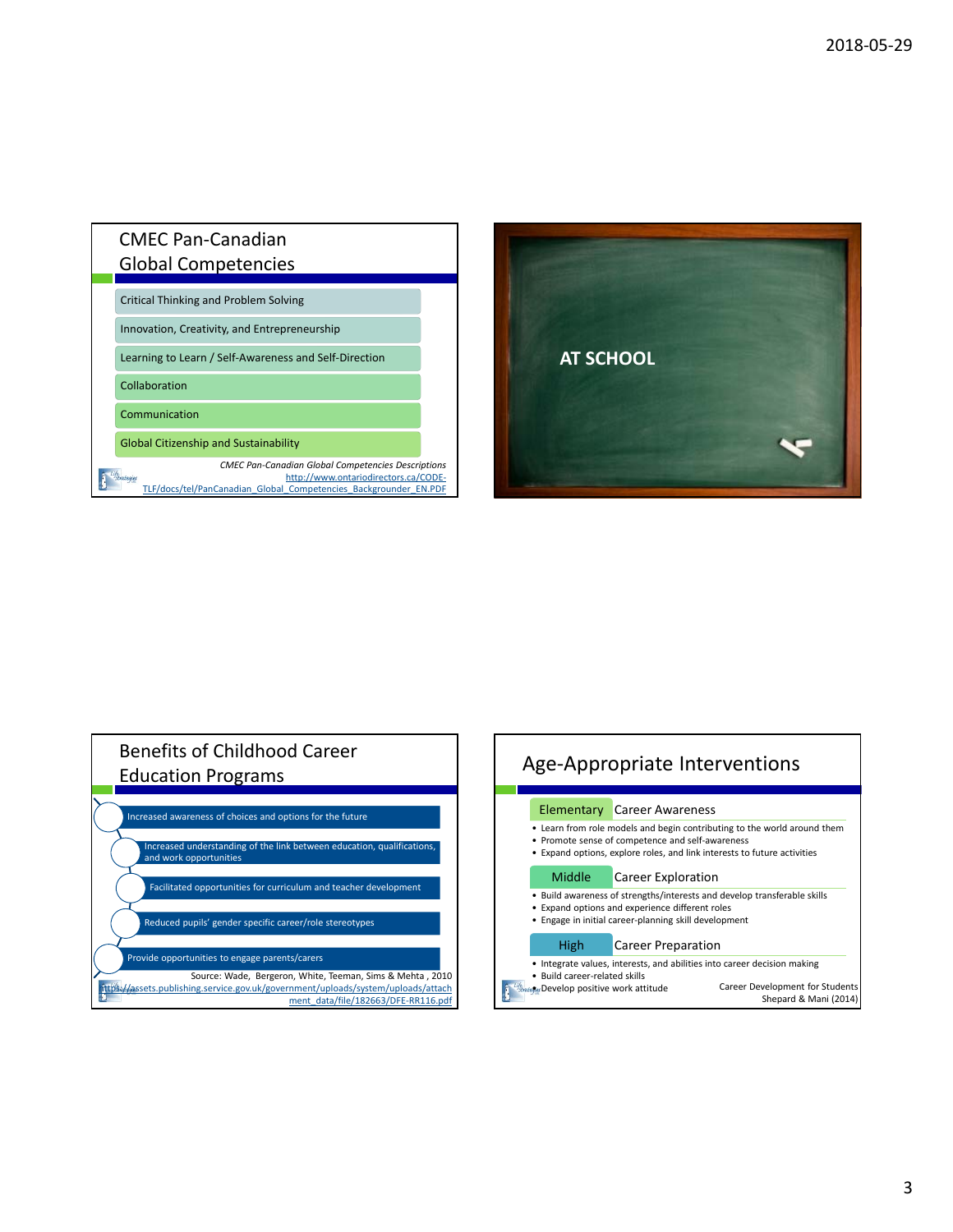





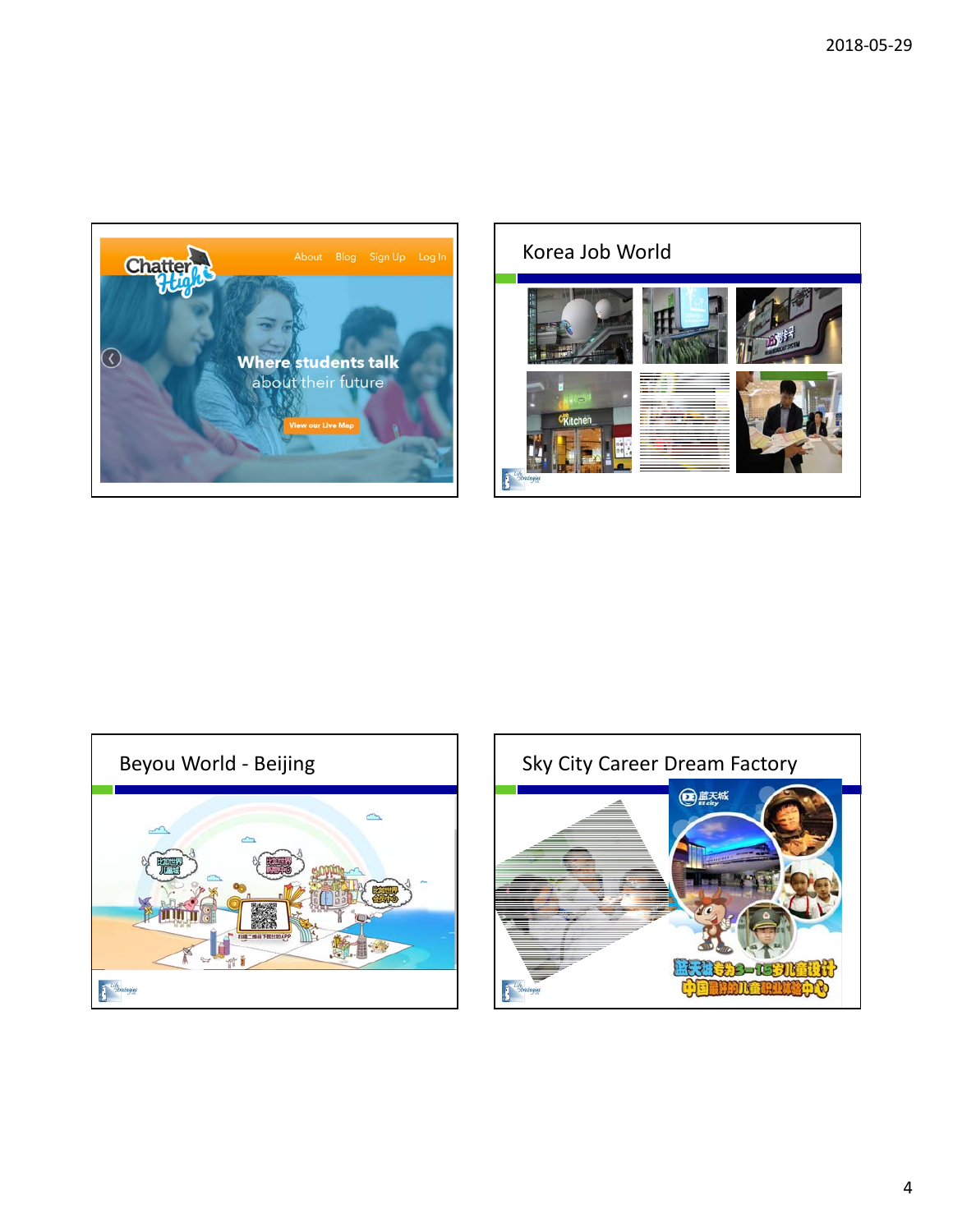

#### Career counselling/advising Career information Job postings (part-time, full-time, summer employment) Career fairs Career and personality assessment Labour market information Workshops (e.g., resume, job search) Experiential learning opportunities (e.g., volunteer opportunities) Innovative programming based on specific populations The Practice of Postsecondary Career Development r Browne & Russell (2014)

## Quality Careers Provision Benchmarks

Stable careers program

Learning from career and labour market information

Addressing the needs of each pupil

Linking curriculum learning to careers

Encounters with employers/employees

Experiences of workplaces

Encounters with further and higher education

Personal guidance

Source: Hooley, Matheson, & Watts, 2014 http://derby.openrepository.com/derby/bitstream/10545/333866/1/Advancing%2

0Ambitions%20-%206.11.14.pdf